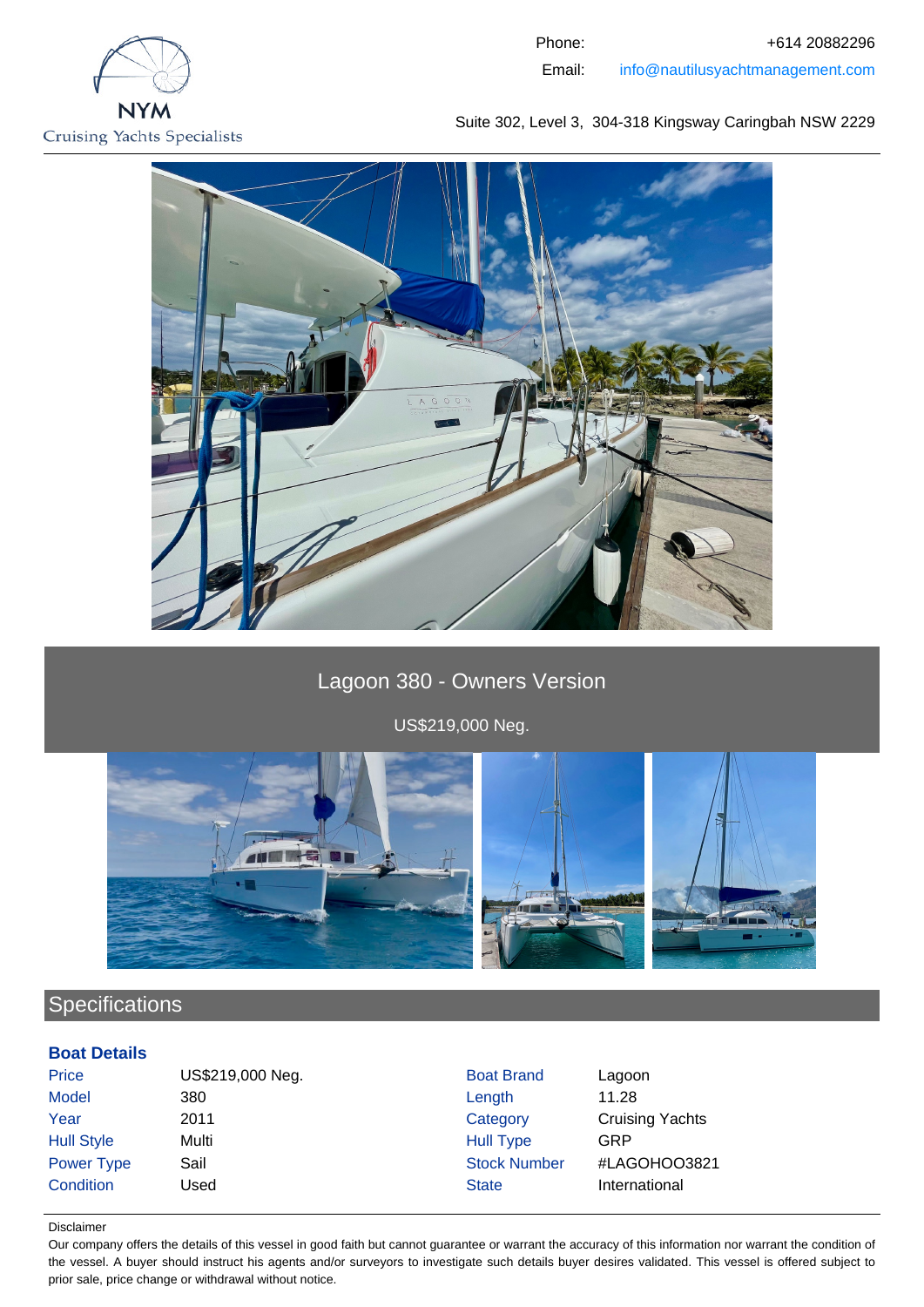

Phone: +614 20882296 Email: info@nautilusyachtmanagement.com

**Cruising Yachts Specialists** 

Suite 302, Level 3, 304-318 Kingsway Caringbah NSW 2229

Suburb Fiji Engine Make

Our company offers the details of this vessel in good faith but cannot guarantee or warrant the accuracy of this information nor warrant the condition of the vessel. A buyer should instruct his agents and/or surveyors to investigate such details buyer desires validated. This vessel is offered subject to prior sale, price change or withdrawal without notice.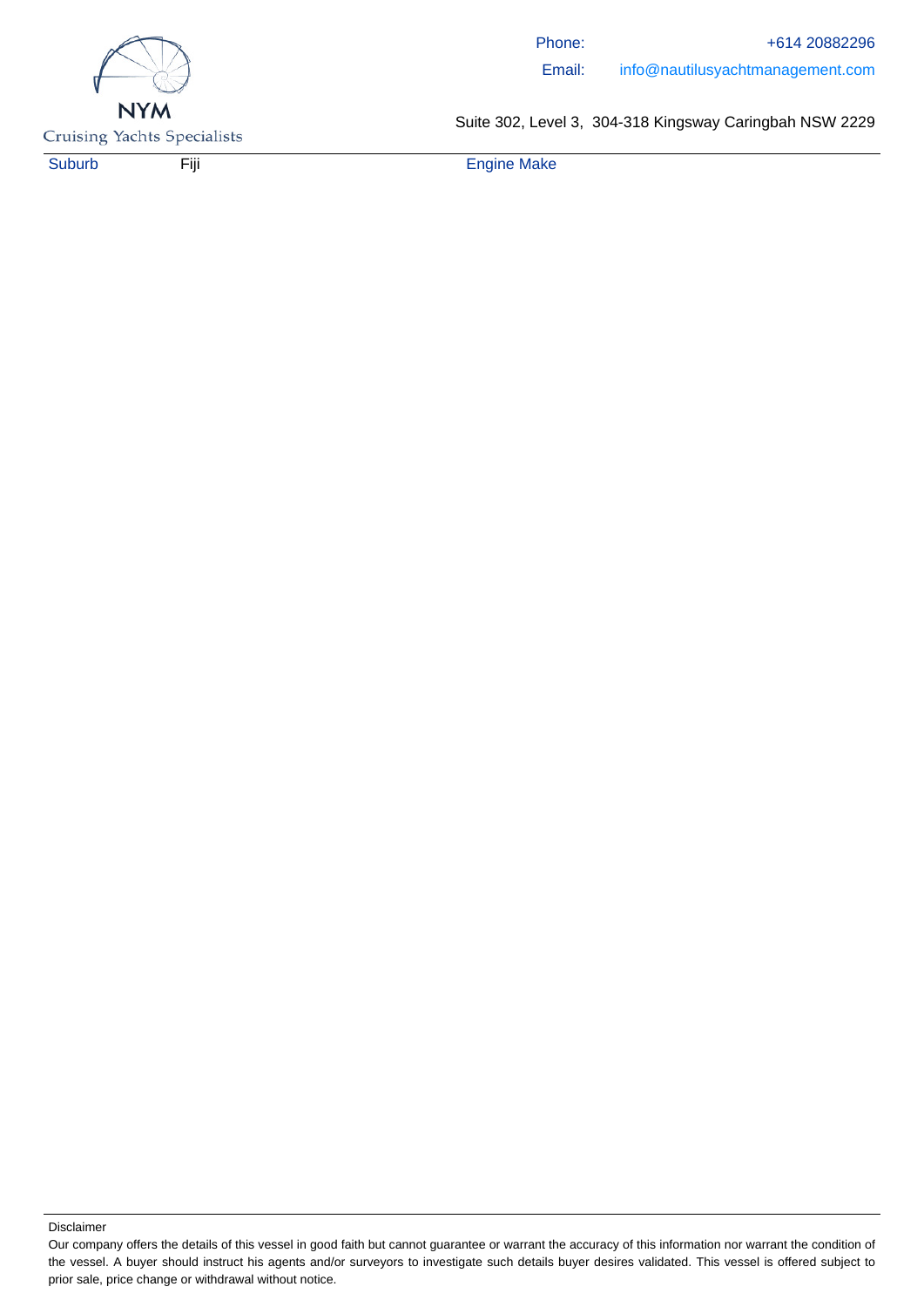

# **Description**

**HIGHLIGHTS** 

HUGE PRICE REDUCTION. OWNERS MUST SELL.

FULL PRE-PURCHASE 09/21

Owners Version

3 cabins and two heads / showers

Master bathrooms with separate shower

Two owners since new.

Never chartered

Mechanical engineer owner has kept the motors in immaculate condition

Yanmar engines factory upgrade to 30HP instead of 20HP base model

Yanmar saildrive and feathering Flexoprops

All new batteries 2019

Rigging professionally checked in 2021 and the two shrouds replaced with new

New full battened mainsail (2019) with large roach, Genoa in good condition and parasailor

2-speed electric primary winch

Aquabase ESW901 - 12v 100 liter per hour watermaker

Rigid composition Bimini upgrade

New Lagoon trampoline 2019

3000 inverter

All receipts from maintenance

This boat presents in turn key condition with everything checked and in fully operational order.

For the video walk-through visit our Youtube Channel at Nautilus Yacht Management

-----------------------------

Our company offers the details of this vessel in good faith but cannot guarantee or warrant the accuracy of this information nor warrant the condition of the vessel. A buyer should instruct his agents and/or surveyors to investigate such details buyer desires validated. This vessel is offered subject to prior sale, price change or withdrawal without notice.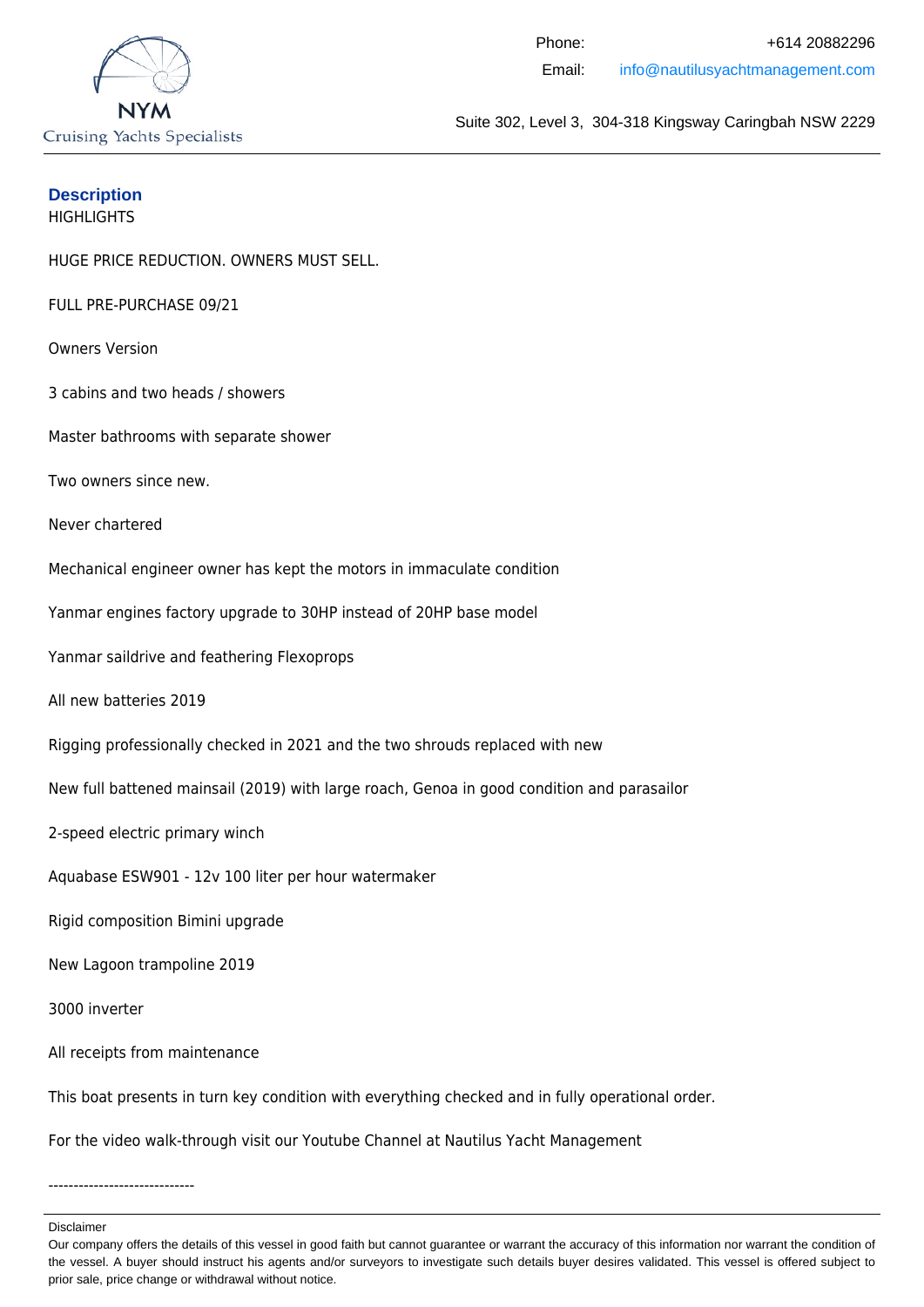

Awarded most popular Lagoon model ever built , the Lagoon 380 offers very good sea-going capabilities as well as generous accommodations, a large and functional cockpit and a sturdy, compact build that will withstand the test of time, is easy to maintain, and will fit in most cradle or travel lifts where much larger catamarans may need to travel far and wide to find somewhere to get their boat out of the water when needed.

'Hoodoo' is beautifully clean, thoroughly equipped and ready for you to just move on board and start your own adventures. She was never chartered and has only had two owners, a German owner who sailed her from Europe to the Caribbean and spent his time between Florida and the Bahamas, and current family, a young couple from the US who had an extensive offshore sailing experience and always dreamed to set out on the own yacht. They explored most of the Caribbean, Central America and the Pacific until reaching Fiji in June 2021.

A mechanical engineer, her captain has been religiously maintaining the engines and all systems on board.

Hoodoo is equipped with a full range of cruising electronics and all the safety items you need to continue cruising today.

For more information, or to organise an inspection (or video inspection) please contact our friendly team at Nautilus Yacht Management. We would be delighted to assist you in every way and to help you make your cruising dream come true. Our agency specialises in cruising yachts and is very involved with the cruising community. We can answer all your questions regarding offshore purchase, import, registration, etc. and help you at every stage of this exciting journey!

# A Word From The Owners

"After living in Alaska for 8 years, it was time. Time to pursue our dream of exploring the remote south pacific. The dream of drinking sundowners at sundown and coffee at sunrise. Swimming through blue waters and hiking through lush jungles. Previously, we each had a taste of the cruising lifestyle when we were younger as crew, and always dreamed of setting sail again on our own yacht. When we initially began our search for the perfect blue water cruising boat we were looking at monohulls as that was what we knew, however, as soon as we viewed a few catamarans in the Caribbean our minds quickly changed. The amount of space on a catamaran along with stability really sold us on switching. Once we saw the difference between the owner's version and 4 cabin models we realized we loved the spaciousness of having a hull to live in and another hull for guests and storage. From our research we realized we wanted a Lagoon 380 as they are proven, reliable, offshore cruising catamarans that sail well and are very safe. We fell in love with Hoodoo right away, scooping her up in Florida in February 2019. We are the second owner. The previous owner sailed her from France to the Caribbean and from there used her for 6 months a year. Hoodoo has never been in charter.

Once purchased, we were excited to start our new adventure. First though, we had a whirlwind 6 weeks of getting her up to our standards which included servicing the engines to baseline our maintenance, new running rigging, new batteries, new life raft, new anchor chain, new mainsail among other things and we set sail for the Bahamas. The owner's mechanical engineering background made him more than capable of getting Hoodoo seaworthy.

We knew as as soon as we started cruising with Hoodoo that she was the right choice for us. Probably our favorite feature is that all sailing and sail adjustments can be made from the large helm seat including reefing, this means we rarely go on deck while sailing which is a big safety feature. Adding to that the two speed electric winch really spoils us and allows us to reef really quickly. The boat is great for entertaining with ample space in the saloon and cockpit, the sliding door and window in front of the galley make the saloon and views from the galley incredible. Hoodoo also has so much storage space that there is a place for everything even when provisioning for several months. On our

Our company offers the details of this vessel in good faith but cannot guarantee or warrant the accuracy of this information nor warrant the condition of the vessel. A buyer should instruct his agents and/or surveyors to investigate such details buyer desires validated. This vessel is offered subject to prior sale, price change or withdrawal without notice.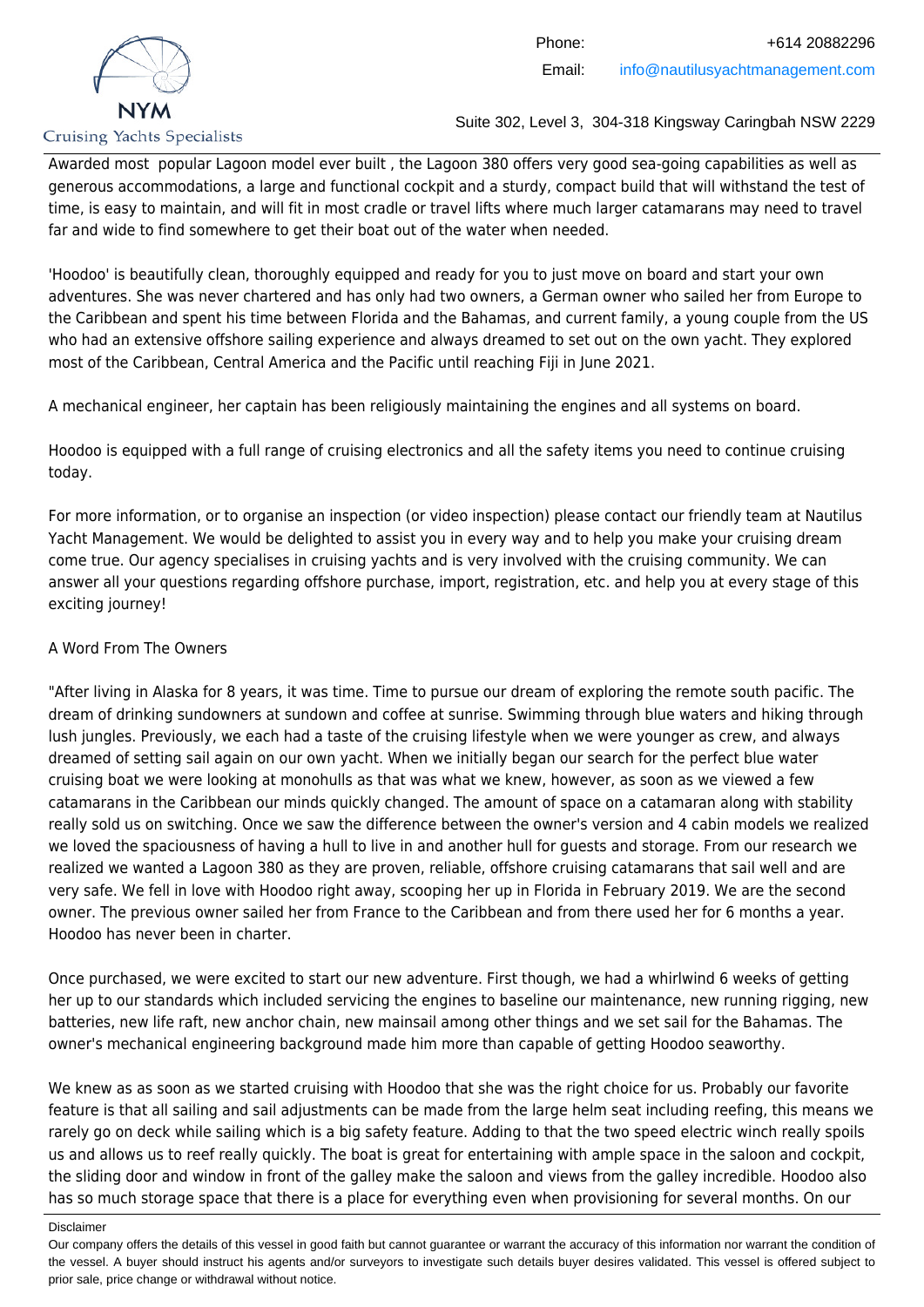

trip we've had lots of friends and family visit. Utilizing the port hull as the guest hull is really nice, giving us and our guests lots of privacy and room. The back steps make landing fish really easy and provide for quick clean up when using the port top stair where the freshwater deck hose is conveniently located. We love that each berth and owner shower has a large picture window allowing you to soak in all the views even while in bed! The high capacity water maker gives us peace of mind of always having ample fresh water even in the middle of an ocean crossing! The square top main gives us extra sail area so Hoodoo sails really well, even in light winds - we actually prefer to go out in lighter winds as the seas are always more favorable and it's less stress on the crew.

We really could go on and on about all the reasons why we love Hoodoo and why she is such a great boat! We are sad to let her go but are ready for a new adventure. The future Hoodoo owner can pick up right where we left off and enter Hoodoo without inheriting lots of boat projects. We are happy to help the new owners get acquainted with her and will always make ourselves available for questions after the handover. We will stay onboard with Hoodoo enjoying beautiful Fiji until she sells as we want to maximize our time in this paradise" Yanell and Missy - Fiji -Augiust 2011.

# **Cockpit**

The Lagoon 380 has a spacious cockpit with a large table making it a great dining and lounging area. The best part of the cockpit is the hardtop Bimini which in the tropics is key to keeping cool and staying out of the sun. The bimini also has built in lighting that provides excellent ambiance at night. It is very easy to sit around the table rain or shine and enjoy the views. The table comfortably sits 8, but with close friends it is easy to squeeze in more. The floors are a nice teak which complement the white exterior nicely. When entertaining friends, Hoodoo has a great sound system with speakers in the cockpit and in the saloon. Playing music is easy with a bluetooth connection to the JVC receiver. Under the back bench of the cockpit is a vented locker that safely stores 2 propane bottles. Next to that locker is another large locker that can store a variety of goods. Under the "cooler locker" (At the table against the galley sliding window) we store a dive compressor (not included in inventory) but is a great spot to store more toys. Also, under the helm seat, but accessible in the cockpit is another large cabinet where we keep fishing essentials. We have two large green sunbrella sun shades that are easily attached to the back of the cockpit to keep the hot afternoon sun out.

-Hard top bimini

- Large table (which is strong enough to be a walking surface)
- Built in stereo
- Lots of seating
- Magma grill with cover rail mounted
- Ample storage compartments

-White exterior with teak floors

Our company offers the details of this vessel in good faith but cannot guarantee or warrant the accuracy of this information nor warrant the condition of the vessel. A buyer should instruct his agents and/or surveyors to investigate such details buyer desires validated. This vessel is offered subject to prior sale, price change or withdrawal without notice.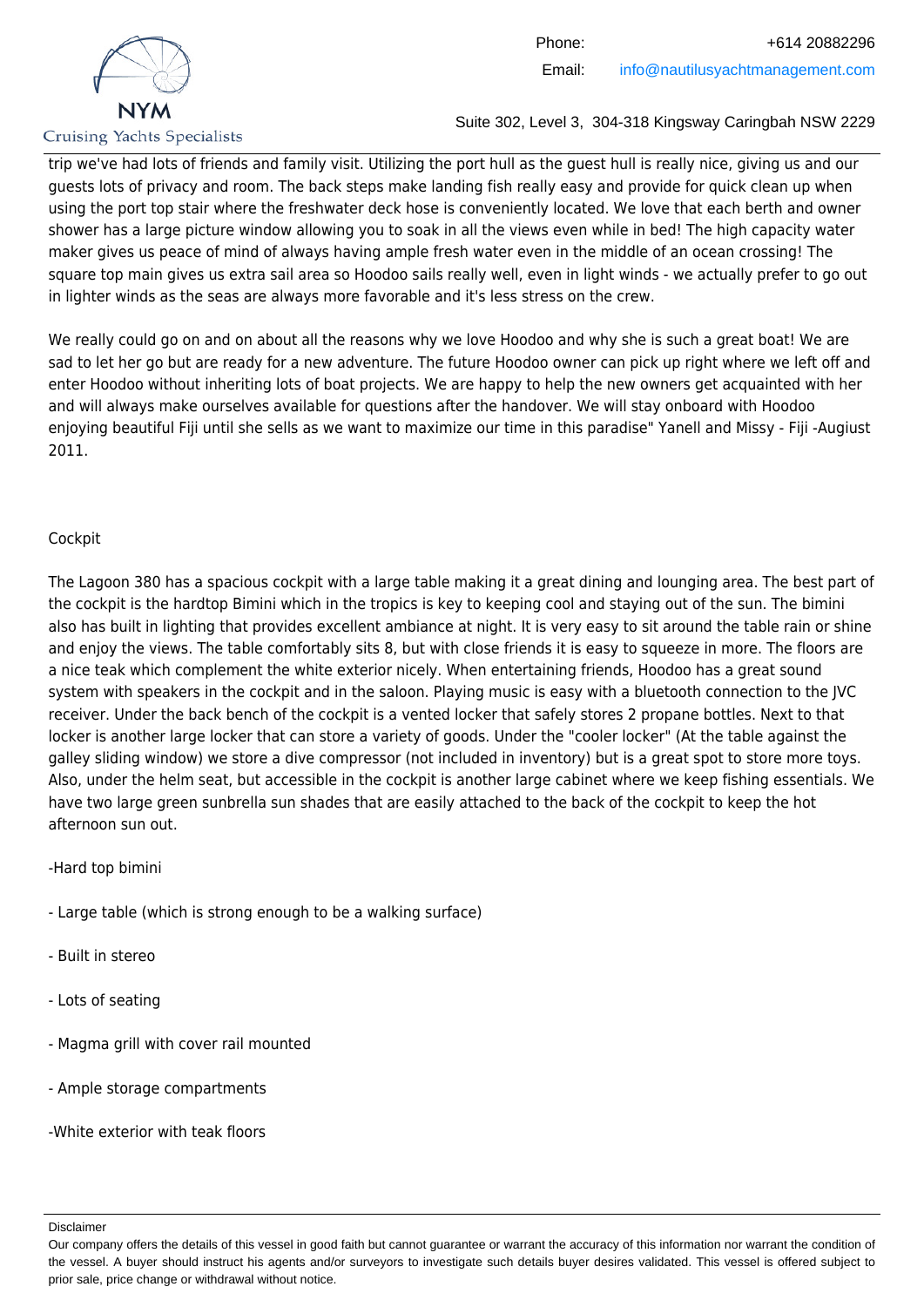

### Saloon & Galley

The first thing you notice when entering the saloon is the classic Lagoon style wrap around vertical windows lighting up the area and making the boat feel open and airy. Adding to that, the large sliding glass door and sliding galley sink window allow you always feel like you're outside, even when doing the dishes and cooking. The two center wrap around windows are hatches allowing a breeze to flow through the boat. Having so much airflow through the galley is really nice when cooking on hot days, keeping the whole boat cool. The dark floors paired with white upholstery and lighter blonde cabinets give the boat a fresh, clean feeling. The saloon has a large table with seating for 6 people comfortably. Under all of the saloon seats there are storage compartments easily accessible by lifting up cushions giving you a room to store all your provisions. The table can be completely removed which allows you much better access to storage bins when putting away a lot of provisions at once. A bonus to the saloon table is that it can be converted from a table to a lounge or bed. We have two shorter table legs and two extra cushions to accommodate this configuration.

In the corner of the saloon there is a well sized chart table with seat. Above that chart table is the electric control panel, a large Raymaire chartplotter, VHF, stereo and 2 12 volt power outlets for charging all your gear.

The first thing you notice in the galley is the view. As you start cutting up your veggies for dinner, it's easy to look out with wonder at the ocean around you. The galley has a 3 burner ENO stove and separate ENO oven. The burners and oven work great with the oven getting hot enough to beautifully bake bread and homemade pizza, a favorite on Hoodoo. The standard Lagoon 380 refrigerator is very large which is key for provisioning for long sails or just keeping usual food along with lots of cold drinks. There is a small freezer unit at the top of the inside fridge which is the perfect size for ice cube trays. We installed an electric thermostat in the fridge and that has made the refrigerator much more efficient. Although not in the galley, we have a Dometic 12V freezer which has allowed us to store meat and all the fish that we catch along the way. The Dometic freezer holds about 20kgs of meat. The freezer provides deep freeze temperatures to keep meat and fish for long periods of time.

There is plenty of work surface in the galley for food prep. We have a wood cutting board that fits perfectly over the smaller sink which adds a bit of extra space. When it comes time to do the dishes, the two sinks make clean up a breeze. You also have some choices of how you want to wash your dishes, using the salt water foot pump, fresh water foot pump or pressurized hot/cold tap. The galley has a large cabinet on the counter top in the corner with lots of room for dishes and cookware. Under the sink there is plenty of space for cleaning supplies along with a 7.5gal (28L) garbage bin.

### - Standard Lagoon refrigerator

-Dometic 12V deep freezer Model CFX40W (in port forward cabin)

- 3 burner ENO stove
- ENO oven
- 2 basin sink
- Salt water foot pump, fresh water foot pump and hot/cold electric tap
- Lots of storage

Our company offers the details of this vessel in good faith but cannot guarantee or warrant the accuracy of this information nor warrant the condition of the vessel. A buyer should instruct his agents and/or surveyors to investigate such details buyer desires validated. This vessel is offered subject to prior sale, price change or withdrawal without notice.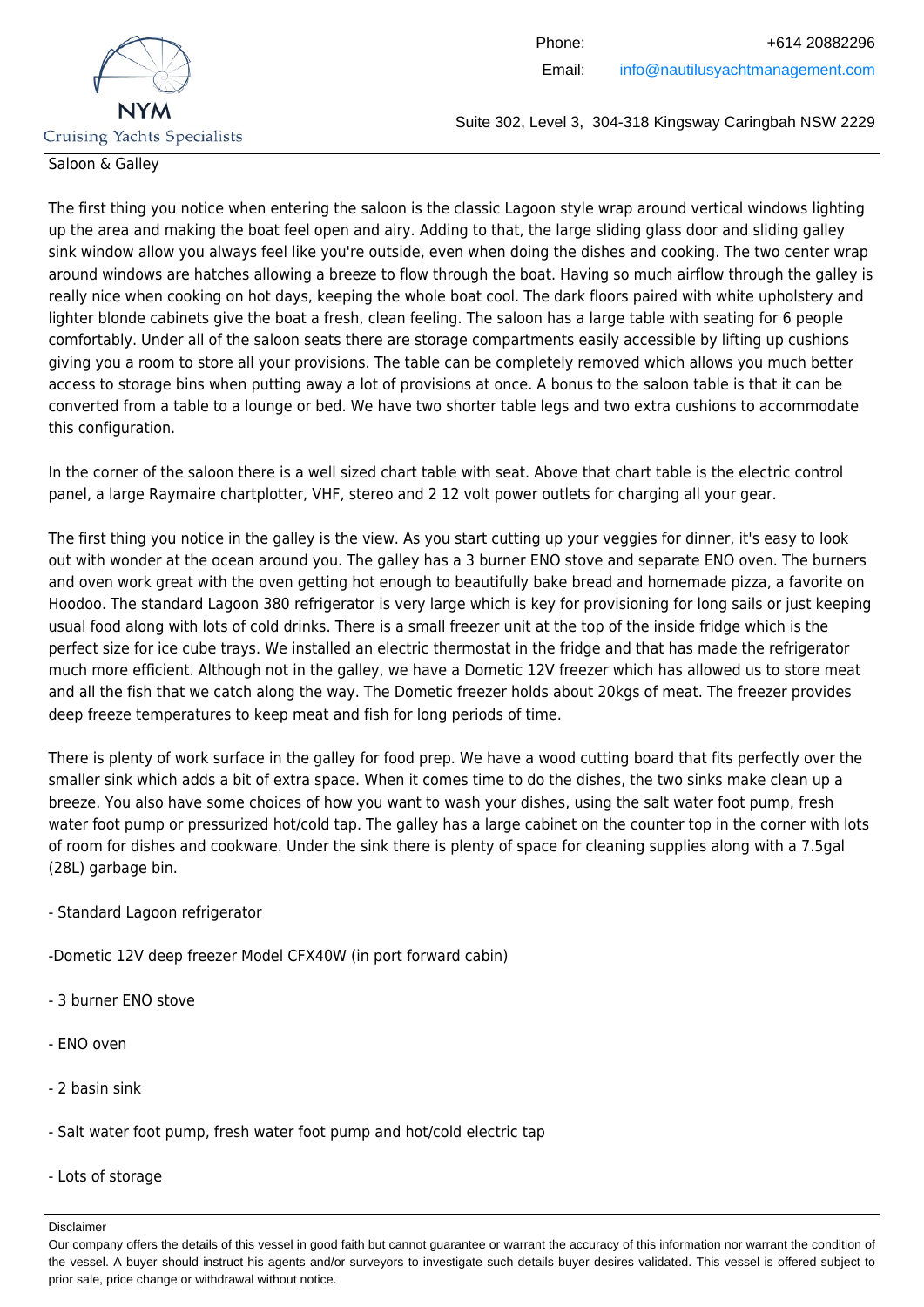

#### - Built in stereo system

- Table converts to another bed

#### Owners hull - starboard

The spacious, bright and airy owners cabin is located in the starboard hull. You walk down 3 steps to gain access. To the stern is the large queen size bed with ample headroom. At the head of the bed there are a his and hers Hella 12V fan which is a real treat when it is hot. The port side of the bed has a small cubby for all your nighttime essentials. Along the starboard side of the bed there is a space between the bed and wall which creates a more open feel and can hold more nighttime essentials. The large picture window next to the bed lets in lots of light and at night it is always reassuring to look out and make sure the boat is where it is supposed to be. Next to the picture window there is a porthole which allows a nice airflow along with the large overhead hatch. Moving forward under the front of the bed there is a large storage cabinet and under the bed there is an enormous amount of space. Two house batteries are under the bed along with the old mainsail which we decided to keep as a spare. There is a large hanging locker and cubby. In the space between the bed and bathroom there is an office area which we utilize as a bookshelf. Under it is a the office area is another large cabinet. Just before you enter the bathroom there is a another large closet and behind the sliding door there is again another large cabinet. So in total, not including under the bed, there are 6 large storage cabinets on the owners side; plenty of room for all your cruising essentials.

- Queen size bed
- Picture window, port hole and overhead hatch
- Many large cabinets/closets
- 2 x 12V fan

Upon entering the bathroom area there is a manual Jabsco pump toilet and large vanity area with spacious dual door medicine cabinet. The cabinet is really very generous and the huge mirror above the sink is very luxurious. Behind the toilet is a porthole letting in more natural light and airflow. Moving forward through the toilet area brings you to the shower complete with the factory door. The shower is really big and has an adjustable shower head that can be handheld or left mounted. There is a large seat in the shower which is really helpful when showering while underway. We love that the shower has its own dedicated space and doesn't wet the entire bathroom area. The shower also has a huge picture window so you can always enjoy your beautiful surroundings. Lastly in the shower stall there is a hatch, which you can leave open rain or shine which helps keep the starboard hull nice and cool. Also, behind the bathroom door is a full length mirror which is a real bonus on a sailboat.

The owner's hull is really a star highlight on this boat. It provides space, privacy, a luxurious shower and a beautifully sized bed. The moment we walked into the hull, we fell in love and you will too.

- Large vanity with cabinet behind large mirror
- Independent shower stall with door

Our company offers the details of this vessel in good faith but cannot guarantee or warrant the accuracy of this information nor warrant the condition of the vessel. A buyer should instruct his agents and/or surveyors to investigate such details buyer desires validated. This vessel is offered subject to prior sale, price change or withdrawal without notice.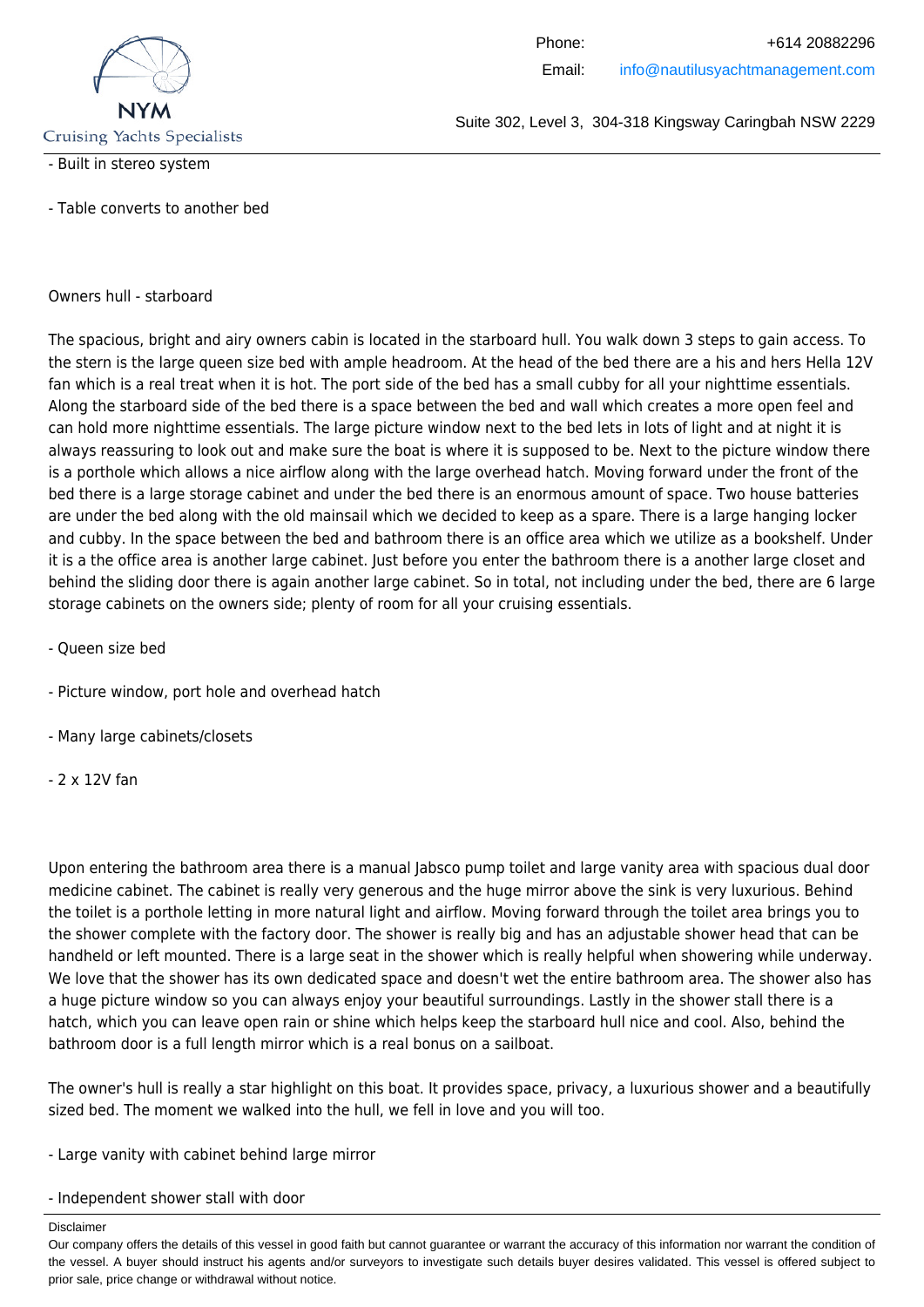

**Cruising Yachts Specialists** 

- Shower seat (great while underway)
- Jabsco pump toilet
- Blackwater tank
- Porthole behind toilet, hatch over shower and picture window in shower

Port forward cabin

Walking down the 3 steps on the port side brings you to the forward cabin. This room has a large bed that is very roomy. There is a 12V fan and light at the head of the bed. Under the bed is where the water maker lives; It is super easy and very roomy to access the water maker to change the filter or check on it. There is another large separate storage compartment next to that. We house our twin tub washing machine( the washing machine isn't plumbed but it is easily brought out into the cockpit on laundry day). There is a large cabinet under the foot of the bed and two large cabinets on the interior wall. We use the interior cabinet for our tools and spares. It is nice to have a dedicated tool area to keep everything organized. This room also houses our 12V Dometic freezer. For natural light and ventilation there is a large picture window, porthole and large overhead hatch allowing lots of light and airflow.

- Lots of light and airflow
- 12V fan at head of bed
- -12V Dometic freezer

#### Port bathroom

In between the forward and aft cabin is a second bathroom. It's perfect for guests visiting as it allows each of you to have your privacy. Compact in size, but complete with large storage cabinet, mirror and pull out showerhead unit from the sink that hooks onto the wall. There is a manual pump Jabsco toilet. There is a small hatch above the toilet allowing nice natural light and airflow. This bathroom is simple but works very efficiently and It is nice when hosting guests that they can utilize this bathroom and not have to go into the owner's hull.

- Pull out shower head with wall mount
- Overhead hatch
- Jabsco pump toilet
- Backwater tank

#### Port aft cabin

Our company offers the details of this vessel in good faith but cannot guarantee or warrant the accuracy of this information nor warrant the condition of the vessel. A buyer should instruct his agents and/or surveyors to investigate such details buyer desires validated. This vessel is offered subject to prior sale, price change or withdrawal without notice.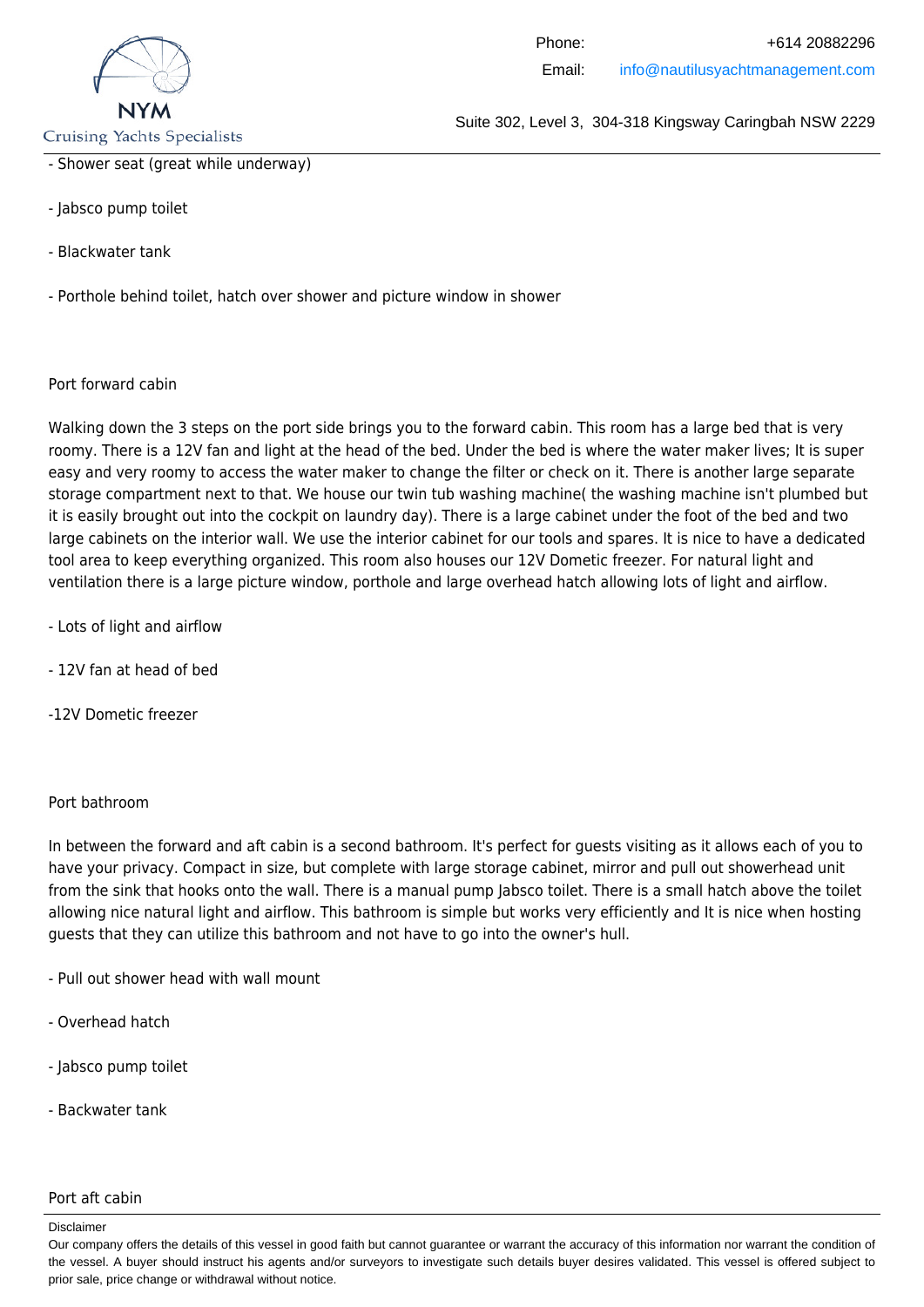

Upon entering the port aft cabin you are met with another queen size bed, large picture window, porthole and hatch, continuing the airflow throughout the boat. At the head of the bed there is a 12V fan and small light. Under the bed is where the electronics are housed along with two house batteries and a starter battery. Due to the electronics being under this bed and having so much storage space elsewhere, we don't keep anything under the bed as we don't want to create a fire hazard or overheat the electronics. There is a large cabinet at the foot of the bed accessible via the dual doors. This room has a big locker with two sides; one side is a hanging locker and the other has shelves. When closing the door to the room you are greeted with a large mirror, again a real bonus on a sailboat.

- Queen size bed
- 12v fan

-large cabinet for clothes/storage

# Hull, On-deck & Exterior features

The trampoline. That's the spot. We love inviting our friends for sundowners in the cool breeze and comfort of the trampoline. The trampoline is also a great working surface while launching the Parasailor or anchoring. Moving back, there are two large lockers aft of the trampoline. In these lockers are the anchor chain, windlass, water tanks and much more. We store two folding bicycles, the spare anchor, buckets, ropes, extra diesel, dingy fuel and much more in them. As we go back further, we come to the hard top bimini. The hard top bimini is a key feature for Hoodoo. The top of the bimini allows easy access to the boom and sail. It's also a great place to watch the sunset. The bimini covers the helm and cockpit area. It has built in lighting that provides great ambiance for hosting a dinner or great shade for enjoying coffee in the morning. Over the helm, the bimini has a sliding plexiglass top that allows the helmsman to stand or take cover from the sun and rain. On the front of the bimini is a dodger that provides excellent rain protection in the cockpit and at the helm. Going down the back of the boat, there are stout dinghy davits and two grand staircases that lead off the boat. These stairs are great for landing a fish, swimming, showering or simply provisioning when not at the dock. Life is good. Dipping under the water from the swim steps, the hull of Hoodoo is well cared for. The bottom is painted every 2 years with her last haul out and repaint in April of 2021. A clean hull means a faster passage and we take great care to keep her hulls clean and her sides polished and waxed.

# Engine & Controls

Two Yanmar 3YM30 diesel engines make up the heart of this boat's propulsion system. Each engine is a fully independent system and does not rely on the other engine to run. The great part of this design is that if one engine fails, the other is always available since there are no common points of failure. The engines are fitted with Yanmar SD20 saildrives and Flexfold 2 blade [folding] propellers. Each engine has a starting battery and a 100 liter fuel tank located in the aft cabins on their respective sides. The engines are easily controlled and monitored from the helm with independent throttles and control panels. When we first bought Hoodoo, it was important to us that we know her engines were well maintained and in top condition. We had a Yanmar dealer fully service the engines replacing all the hoses, thermostats, water pumps, alternator, belts, coolant, oil, install a new Racor water/dirt separator, heat exchanges, mixing elbows and more. This was not cheap, coming in at \$13,000 usd but we felt it was a good baseline to start our remote cruising lifestyle. We like to be safe which means keeping our equipment well maintained and running for when we need it most. All maintenance records have been kept in our log book.

Our company offers the details of this vessel in good faith but cannot guarantee or warrant the accuracy of this information nor warrant the condition of the vessel. A buyer should instruct his agents and/or surveyors to investigate such details buyer desires validated. This vessel is offered subject to prior sale, price change or withdrawal without notice.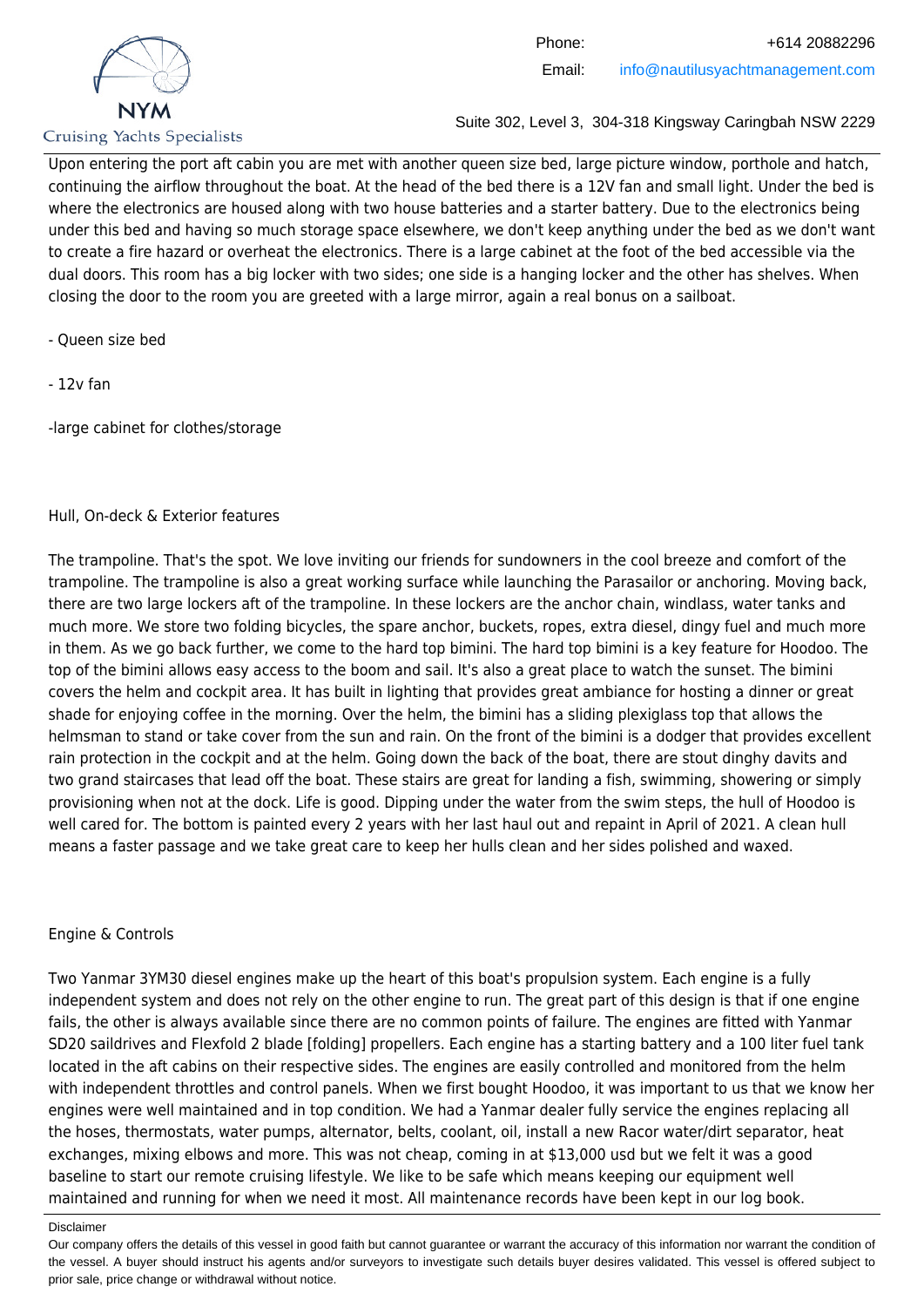

Additionally, my profession as a mechanical engineer led me to a job that oversees work on rotating equipment such as diesel engines. In this role, I developed an understanding for what parts can fail unexpectedly on engines. As you go through the spares inventory, you will see that the boat is well spared with those parts we deemed as a "critical spare." This approach to cruising has allowed us to travel far and wide without being stuck waiting for parts in a remote anchorage or a foreign country and will allow you to as well.

- Port engine Yanmar 3YM30 diesel engine 3795 hours
- Starboard engine Yanmar 3YM30 diesel engine 3620 hours
- 2 100 liter fuel tanks
- 2 starter batteries
- 2 Yanmar SD20 saildrives
- 2 2 blade Flexfold propellers
- Lots of spares (and peace of mind)

# Mast, Sails & Rigging

The Lagoon 380 is a very stable, fast and comfortable boat to sail. We have logged 15,000 miles on Hoodoo and felt safe and secure for everyone of those miles. The Lagoon 380 has a beautiful and strong rig that drives power through the midship giving a stable and quick ride. On our crossings, we were always one of the faster boats. Hoodoo only needs a mere 4 knots of wind to get sailing. Her rigging is normal for a catamaran with a forestay and two shrouds. The mast is supported by a diamond rig that adds to its rigidity. The cross beam is reinforced with an A frame to properly transfer the force of the forestay. In April 2021 a full rigging inspection was done by Matt Rigging (licensed and insured) in Tahiti. Two shrouds and the corresponding turnbuckles were replaced. The rest of the rigging was deemed in acceptable condition. The report is available on request. Hoodoo is outfitted with a headsail and main sail. Lagoon provides two sail options; a rounded top main or a square top. Hoodoo is outfitted with the square top main providing extra power and speed in light winds. The mainsail and headsail are both reefed from the comfort of the helm with the main sail having two reef points. All running rigging is run to the helm station where there are two Harken winches. The track for the boom is easily accessible in the cockpit. The main winch is a two speed electric winch that makes life a breeze. Most running rigging was replaced in 2019 with the exception of the halyards which are all still in good shape. Included in the sale of Hoodoo is her Parasailor and running rigging that accompanies the sail. The Parasailor is an excellent sail for running downwind in a large range of winds. We've spent many days and nights under the quiet presence of the Parasailor. Sailing on Hoodoo has been a dream for us. She has provided us with the security and speed we needed to accomplish our sailing goals. She'll provide the same for you.

- Sail from helm seat including reefing

### - 2 speed electric Harken winch

#### Disclaimer

Our company offers the details of this vessel in good faith but cannot guarantee or warrant the accuracy of this information nor warrant the condition of the vessel. A buyer should instruct his agents and/or surveyors to investigate such details buyer desires validated. This vessel is offered subject to prior sale, price change or withdrawal without notice.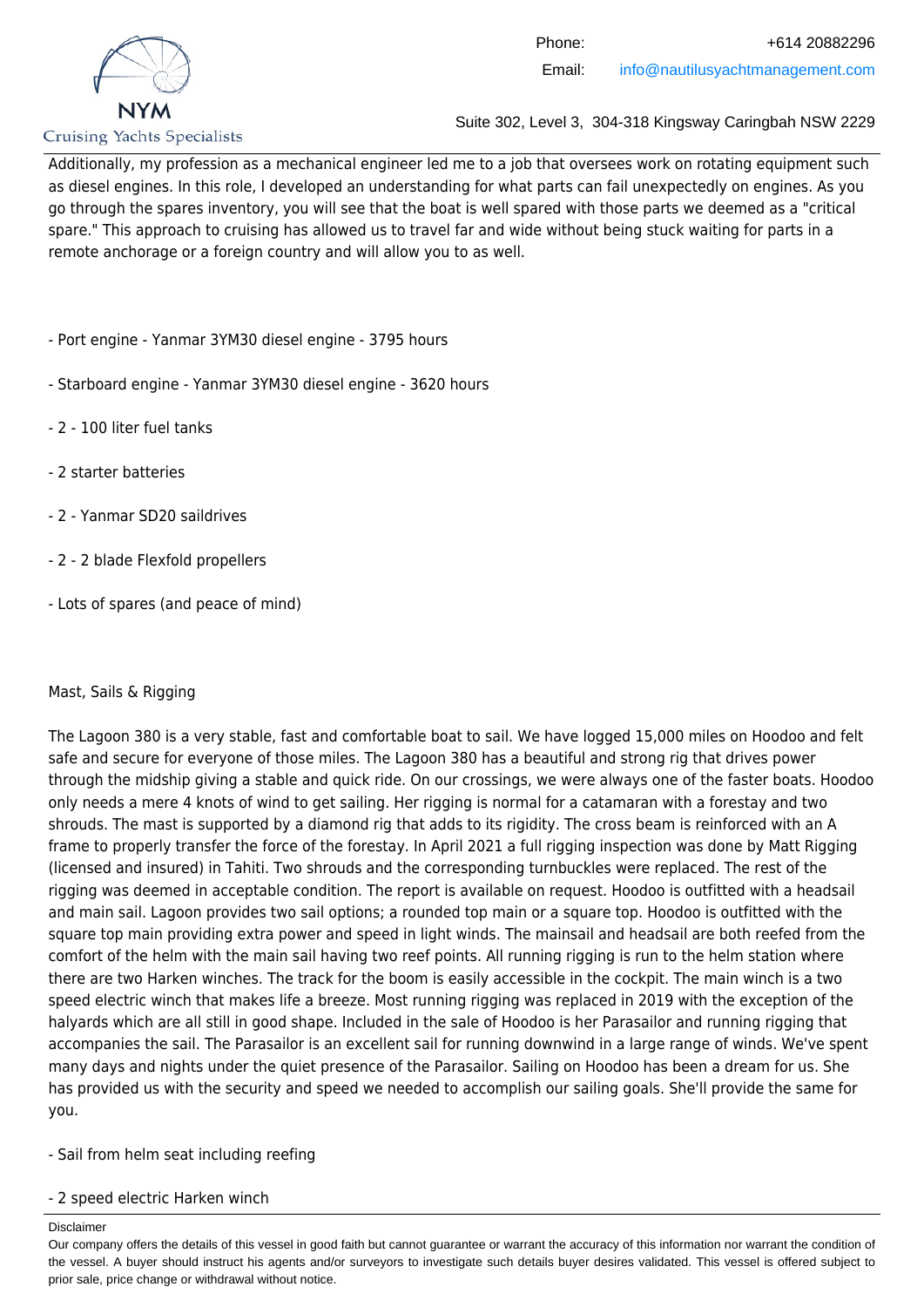

### - Square top mainsail - 2019

- Shrouds replaced - April 2021

- Parasailor

### Plumbing

Freshwater on Hoodoo is never in short supply. She outfitted with a pressurized freshwater system that includes a watermaker, storage tanks, a water heater and plenty of taps to use it. She has two 300 liter tanks that can be filled from a 100 liter per hour Aquabase ESW901 watermaker. The watermaker has been one of our favorite items on board as it keeps us living clean and salt free. The watermaker can make water fast enough to do any water related job on the boat without much thought. From laundry, showers or washing the deck, it's all worry free with the high quality and volume production of the watermaker. Hoodoo has both room temperature and a hot water system. While at the dock you might use the electric water heater or at sea, the port engine will heat the water heater and provide you with a great hot shower. In addition to the electric water pump, there is a freshwater foot pump and a salt water foot pump at the galley sink for emergencies.

- Aquabase ESW901 12v 100 liter per hour watermaker
- Quick 5 gallon electric/engine water heater
- Jabsco 3.5 gpm/40psi pump
- Manual freshwater pump at galley
- Manual salt water pump at galley
- Hot water at the outdoor shower, both bathroom sinks, both showers and main galley sink
- 2 300liter water tanks (600 total)

### Electronics, Communication & Navigation

Modern sailing necessitates great electronics, communication and navigation. The electrical system is the backbone of all of these systems. Hoodoo is outfitted with power generation in the form of solar panels, a wind generator and alternators on each engine. The combination of these make daily living and sailing a dream. 900 Amp hours of power is stored in 4 Mastervolt 225V AGM. These batteries provide all the house power necessary for all systems onboard. Charging of the house and engine batteries can also be accomplished with shore power. The Lagoon 380 is able to be plugged in and charged with 120v or 240v systems making it a truely international boat. Additionally, Hoodoo has lots of different shore power adaptors so you'll never worry when you pull into a new marina. When not at the marina, Hoodoo has a 3000w inverter (120v) that provides all the necessary power for our washer machine,

Suite 302, Level 3, 304-318 Kingsway Caringbah NSW 2229

Disclaimer

Our company offers the details of this vessel in good faith but cannot guarantee or warrant the accuracy of this information nor warrant the condition of the vessel. A buyer should instruct his agents and/or surveyors to investigate such details buyer desires validated. This vessel is offered subject to prior sale, price change or withdrawal without notice.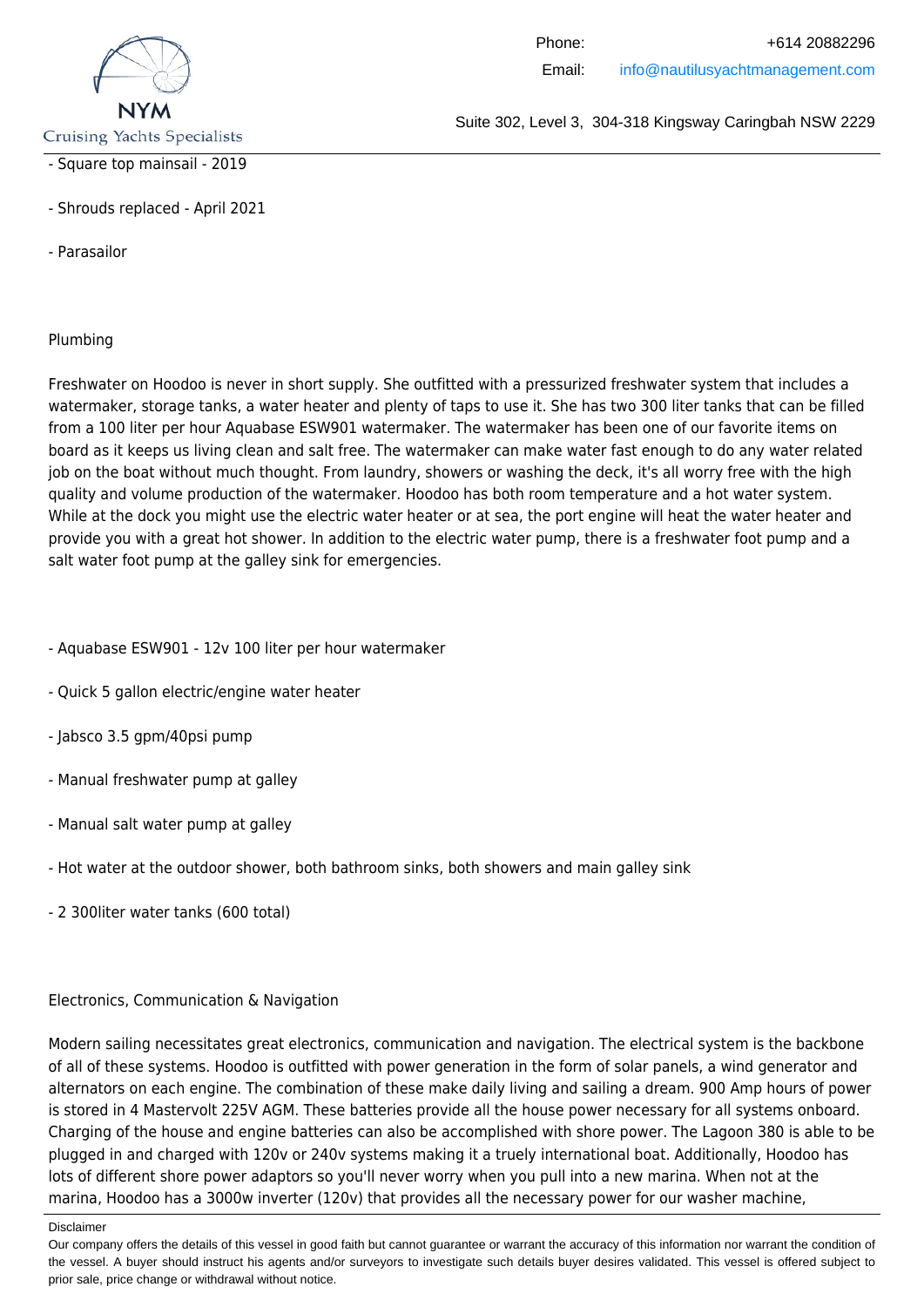

computers and more. There are outlets in each cabin and a few around the galley, saloon and chart table for easy access.

Navigation and communication are made easy with Hoodoo's Raymarine integrated system. First and foremost, the Raymarine autopilot is the extra crewman who never sleeps. It's a joy letting the boat steer itself while you are able to focus on navigation or trimming the sails. The autopilot is integrated into the Raymaine electronics system that includes 2 chartplotters, anemometer, depth, radar, position, AIS and speed. All of these instruments work together and are conveniently displayed at the helm making it easy for you to make well informed decisions. Spotting other boats is easy with AIS, radar and a high helm position. The VHF is conveniently located at the chart table next to an additional chart plotter. We have enjoyed sailing Hoodoo and have found that the electronics onboard are more than enough for coast and ocean cruising. Surprisingly, our favorite way to navigate is actually using all the data being fed in from the instruments, Navionics on our phone and the autopilot safely providing the steering. Hoodoo is well outfitted, has served us well and will continue her service into the future.

- Raymarine E120w chart plotter with Navionics South Pacific Charts (chart table)

- Raymarine E90w chart plotter (helm)
- Raymarine autopilot
- Raymarine wind direction and speed
- Raymarine depth sounder
- Raymarine radar
- ICom international/US/Euro VHF
- 4 Mastervolt 225V AGM house batteries
- Shore power electrical system for 120/240v
- Shore power cables and adaptors for Europe and USA fittings
- 30 Amp shore battery charger (120/240)
- 3000 W 120V inverter with remote switch
- 3 135 w solar panels (405 w total)
- D400 wind generator

#### Anchoring

Our company offers the details of this vessel in good faith but cannot guarantee or warrant the accuracy of this information nor warrant the condition of the vessel. A buyer should instruct his agents and/or surveyors to investigate such details buyer desires validated. This vessel is offered subject to prior sale, price change or withdrawal without notice.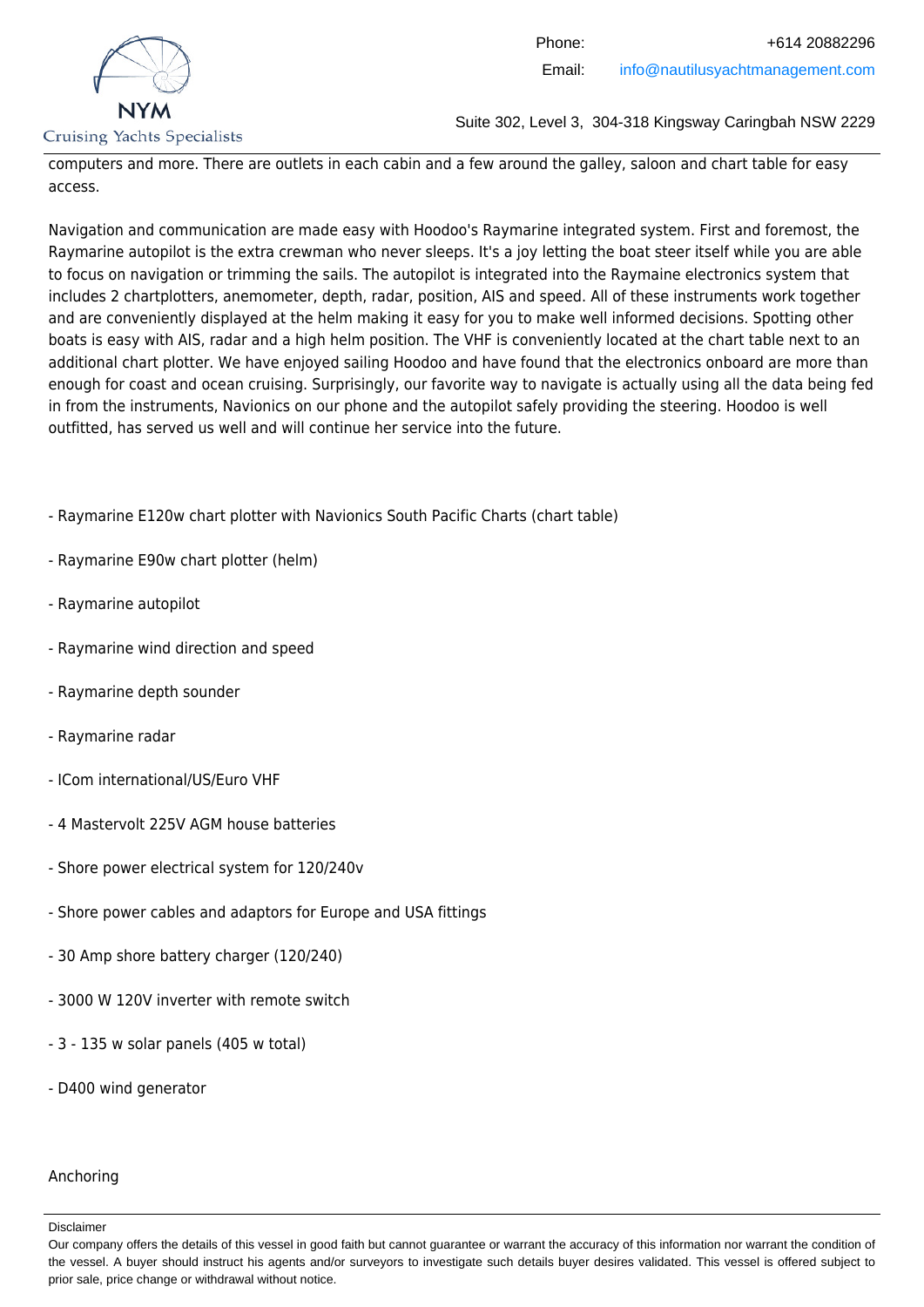

We never worry while on anchor due to the reliable 25kg Rocna anchor along with 250ft of 3/8" G4 anchor chain. We have never once dragged due to the well designed Rocna anchor and the abundance of chain allows us to anchor in deeper areas without a worry. To lower and raise the anchor we have a Quick windlass with wired remote that is accessible out the saloon window. The large anchor locker allows the chain to stow away easily.

Features:

- 25kg Rocna anchor (regalvanized 2019)
- 250ft of 3/8" anchor chain 2019
- Quick Hector 1000W electric windlass
- 25kg Delta spare anchor
- 20ft of 3 strand nylon snubber lines

### Tender

Having a capable tender is key for exploring the areas surrounding where Hoodoo is anchored. We are avid adventurers and the well sized 10ft Caribe tender matched with the 20hp motor makes all our small adventures off Hoodoo possible. It is the perfect size for having guests and friends join in on our exploration adventures or take us offshore with all our dive gear. The dinghy very easily raises and lowers on the strong davits so launching and putting the dinghy away only takes a few moments.

- 2011 10ft Caribe dinghy
- 2017 20hp Honda outboard (many spares onboard)
- Grappling hook dinghy anchor with 60ft weighted rope anchor line

### Safety Equipment

Safety is key while at sea. When we bought the boat, the owner had let a lot of certifications and expiration dates laps. We spent time and energy researching what we would need to be safe offshore by attending boat shows, various marine stores and speaking directly to vendors. In the end, this research led us to purchase the various safety systems below. As luck (and constant vigilance) would have it, we've never been in a situation where we have needed to use these items and they are ready to be passed onto you in great condition.

- 2019 Viking 6 person life raft Offshore
- 2019 EPIRB
- Raymarine integrated AIS

#### Disclaimer

Our company offers the details of this vessel in good faith but cannot guarantee or warrant the accuracy of this information nor warrant the condition of the vessel. A buyer should instruct his agents and/or surveyors to investigate such details buyer desires validated. This vessel is offered subject to prior sale, price change or withdrawal without notice.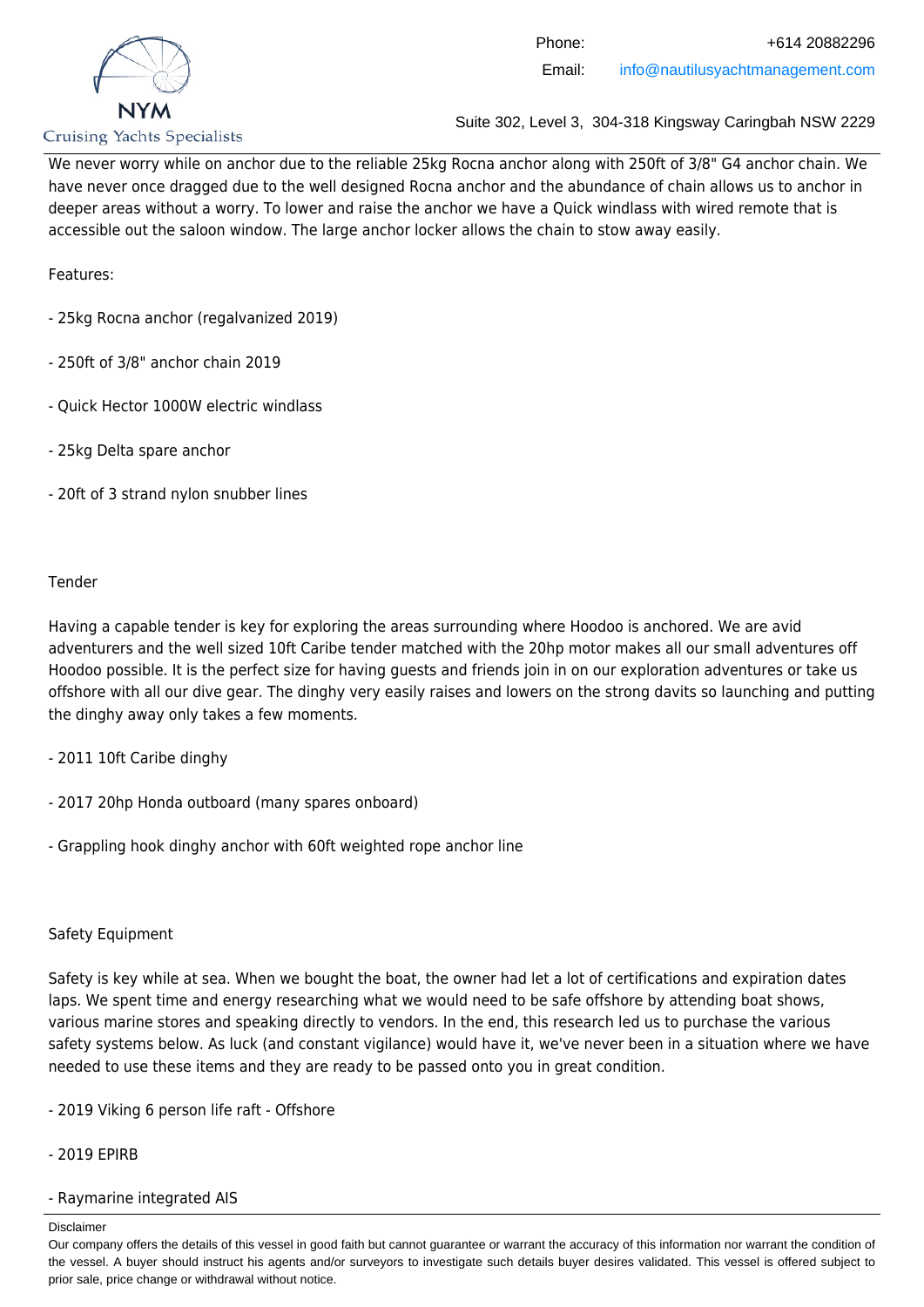

**Cruising Yachts Specialists** 

- 4 offshore Life jackets
- Horseshoe man overboard throwable
- Propane solenoid on/off switch
- Port and starboard automatic bilge pumps
- Port and starboard manual bilge pumps
- Fire blanket in galley
- Fire extinguisher 7# in galley
- 4x Fire extinguisher 3# USCG approved Class 10-B:C
- Fire alarm
- 2x CO2 detector
- Fog horn
- Flares (expired)

#### Included extras & Spares

- Yanmar Gasket kit (all gaskets for the engine)
- Yanmar Hoses (2 full sets of original hoses)
- Yanmar temperature sensor
- Yanmar oil sensor
- Yanmar starter motor
- Yanmar raw water pump (rebuilt) and plenty of seals/bearing for more rebuilds
- 2 alternators
- Jabsco 3.5 gpm water pump
- Whale bilge pump
- Oil/fuel filters

Our company offers the details of this vessel in good faith but cannot guarantee or warrant the accuracy of this information nor warrant the condition of the vessel. A buyer should instruct his agents and/or surveyors to investigate such details buyer desires validated. This vessel is offered subject to prior sale, price change or withdrawal without notice.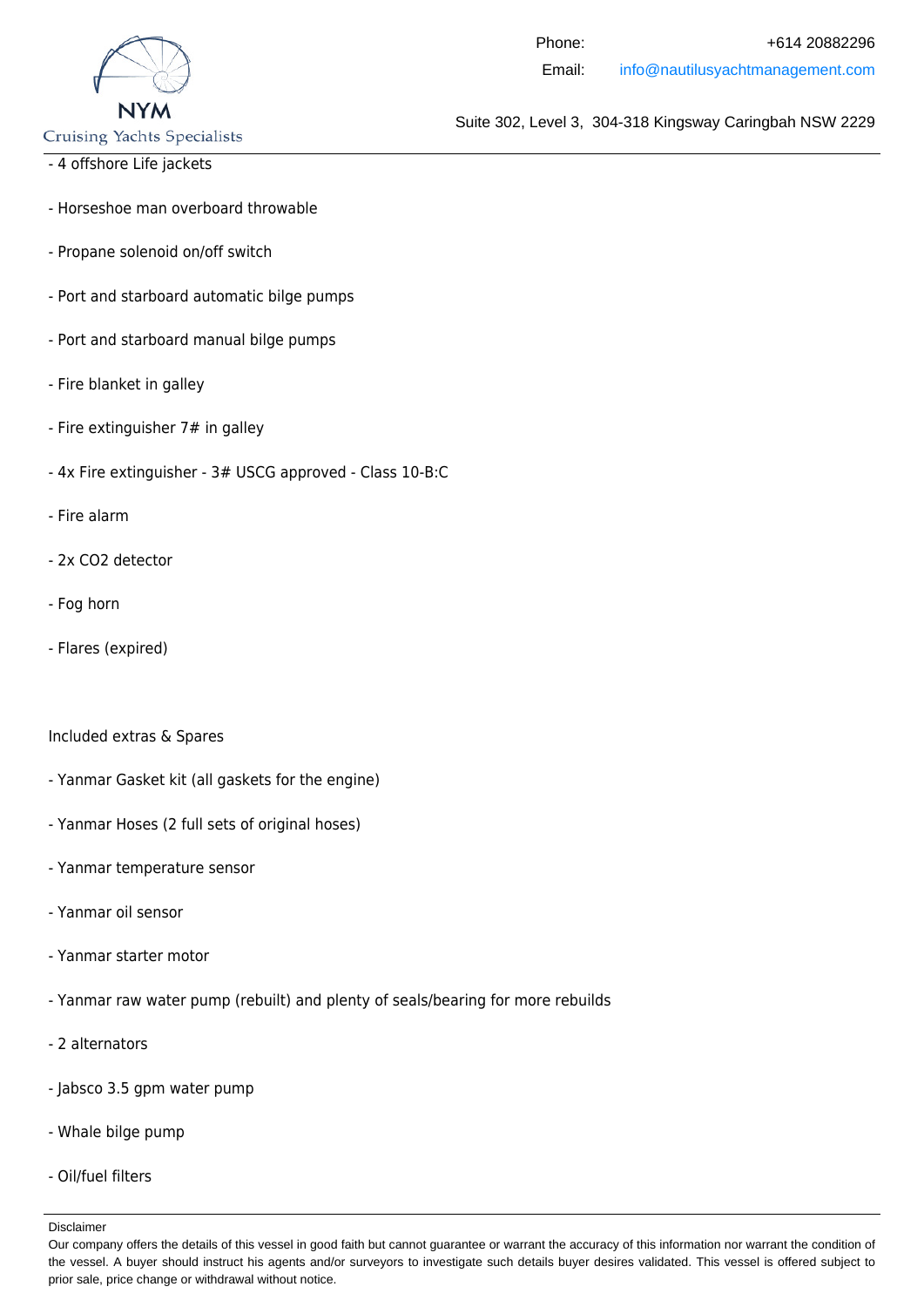

**Cruising Yachts Specialists** 

- Belts

- water maker pre-filters
- water maker sensors
- water maker pre-filter housings
- water maker pump
- water maker pump rebuild kit
- D400 wind generator bearing replacement kit
- Magma grill with cover rail mounted
- Honda outboard spares (various)
- LED lights for saloon and various other places
- Printer
- -Original square top mainsail cut at first reef (2011)
- 19 strand ss shroud (original)
- 6 fenders
- Docklines
- original running rigging (as spares)
- 13 kg aluminum propane tank
- Various hose clamps, screws, bolts
- Grill hose (converts for regular tank usage)
- Various consumable spares for Honda outboard motor
- Lots of spare parts for Jabsco manual pump toilets
- Wet/dry vacuum 3 Gallon

- Lewmar mosquito screens for hatches & portholes (we've never needed to install and you get better airflow with them out)

Our company offers the details of this vessel in good faith but cannot guarantee or warrant the accuracy of this information nor warrant the condition of the vessel. A buyer should instruct his agents and/or surveyors to investigate such details buyer desires validated. This vessel is offered subject to prior sale, price change or withdrawal without notice.